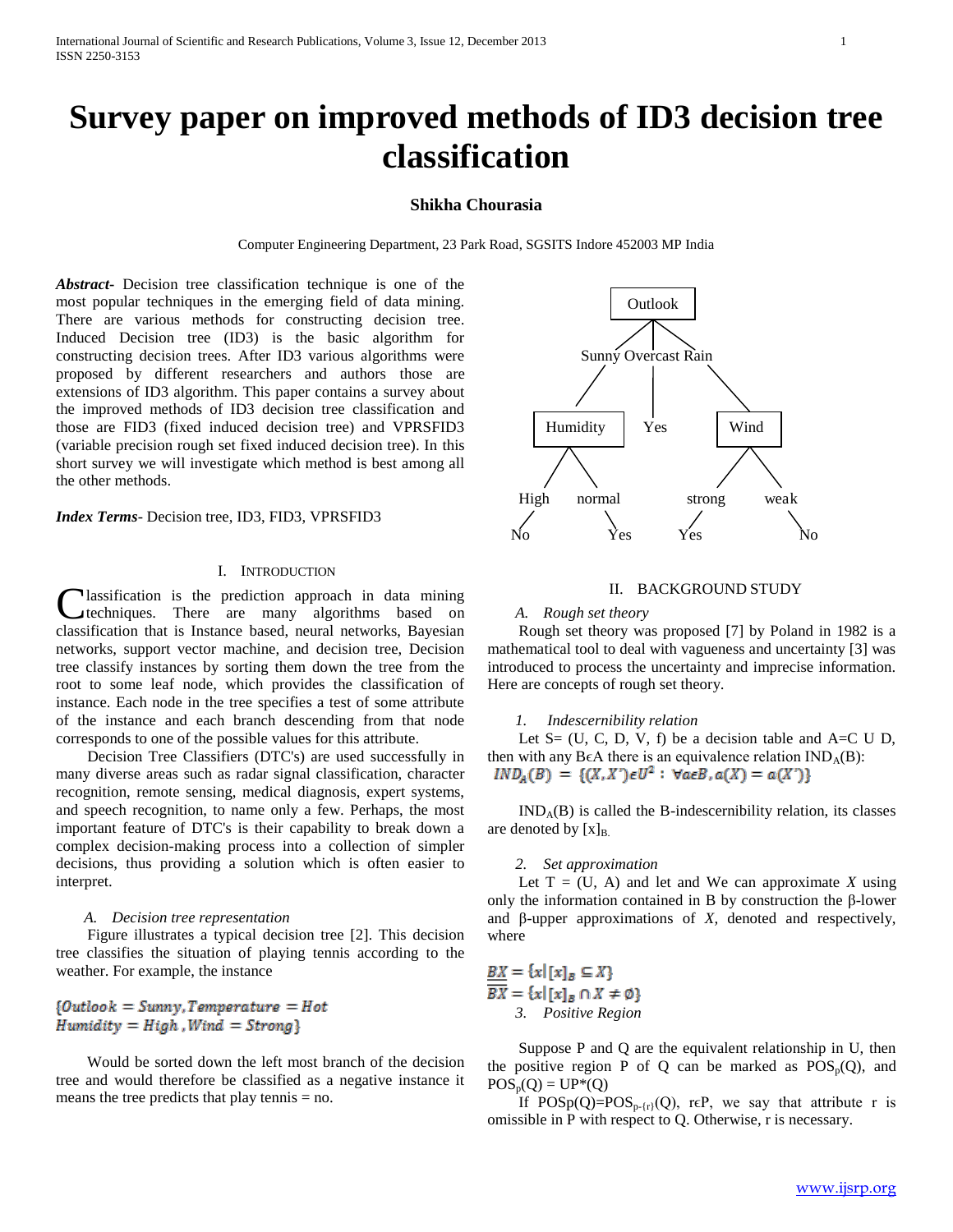International Journal of Scientific and Research Publications, Volume 3, Issue 12, December 2013 2 ISSN 2250-3153

## *4. Reduct and Core*

 Keep only those attributes that preserve the indescernibility relation and, consequently, set approximation. There are usually several such subsets of attributes and those which are minimal are called reducts*.*

 The set of attributes is called a reduct of *C*, if *S'= (U, R, D)* is independent and

 The set of all the condition attributes indispensable in *S* is denoted by CORE(C).

Where RED(C) is the set of all reducts of *C.*

#### *B. Variable precision rough set theory*

 VPRST [4] was proposed Wojciech Ziarko Variable precision rough sets (VPRS) attempts to improve upon rough set theory by relaxing the subset operator. Let  $X, Y \subseteq U$ , the relative classification error is defined by:

$$
C(X,Y) = \begin{cases} 1 - \frac{|X \cap Y|}{|x|} & |X| > 0 \\ 0 & |X| = 0 \end{cases}
$$

is the cardinality of that set. Observe that  $c(X,$  $Y$ ) =0 if and only if  $X$  Y $\subsetneq$  degree of inclusion can be achieved by allowing a certain level of error, *β*, in classification: iff  $c(X) \underline{Y} \underline{\rightarrow} QY$  < 0.5  $\leq \beta$ W<sub>ikere</sub>

 VPRS generalization is aimed at handling uncertain information. Ziarko has introduced 0≤β≥0.5 (subset operator)

*1. -lower and - upper Approximation of Set*

Suppose  $(U, R)$  is an approximation space.  $U/R = \{XI, X2...$ *Xn*} where *Xi* is an equivalence class of *R*. For any subset  $X \subseteq U$ , lower approximation  $\frac{R_{\beta}X}{R_{\beta}X}$  approximation of X with precision level  $\beta$  respect to  $R$  is respectively defined as:

$$
\frac{R_{\beta}X}{R_{\beta}X} = \frac{U\{Y \in U / R | \frac{X \cap Y}{X} \leq \beta}{R \mid \frac{X \cap Y}{X} < 1 - \beta}
$$

Where the domain of *β is*  $0 \leq \beta < 0.5$ ,  $\frac{R_{\beta}X}{\beta}$  is also called  $\beta$ -positive region (POS  $(X, Y)$ ).

#### III. INDUCED DECISION TREE (ID3) CLASSIFICATION

 ID3 [5] [6] is an algorithm for building decision tree. The key idea of id3 is to choose attributes with the biggest information gain based on entropy as current classification attribute and then recursively expand the branches of decision tree until whole tree has been built completely.

#### *A. Algorithm of ID3 decision tree*

 In decision tree approach ID3 algorithm is the most popular algorithm. Suppose S is the set of example set, and the number of equivalence class constructed by indescernibility relation is n then entropy is defined as:

$$
Entropy = -\sum_{i=1}^{n} p_i \log_2 p_i
$$

Where  $p_i = \frac{s_i}{|s|}$ ,  $|S|$  is the number of example set S.

Given an attribute  $A \in C$  is the set of condition attribute the domain of A is denoted as  $V_A$ , then the expected information of the entropy is given as follows:

$$
info_A(S) = \sum_{i=1}^{n} \frac{|S_i|}{|s|} Entropy(S_i)
$$

Hence the information gain on  $A \in C$  is defined as:  $Gain(S, A) = Entropy(s) - Info(s)$ 

 We compute the information gain of each condition attribute, and the attribute with the maximum information gain is the most informative attribute.

# IV. FIXED INDUCED DECISION TREE (FID3) CLASSIFICATION ALGORITHM

 FID3 algorithm makes use of rough set theory [1]. And removes drawback of ID3 algorithm it was proposed by Baoshi Ding, Yongqing Zheng, Shaoyu Zang in 2009.

#### *A. Dependency of attribute(k)*

 The algorithm FID3 introduces Dependency of attribute (k). If all the values of attribute from Q are uniquely determined by values of attribute from p, then we say that a set of attribute Q depends totally on asset of attribute p, denoted  $p \Rightarrow Q$ , we can define a functional dependency as follows:

 Suppose P and Q are subsets of C U D. where C is conditional attribute and D is decision attribute we say that Q depends on p in a degree k ( $0 \le k \le 1$ ) denoted by P=><sub>k</sub> Q, if

$$
k = \frac{|pos_{P} Q|}{|U|} \quad R_{\beta} X
$$

Considering the value of k:

If  $0 \lt k \lt 1$ , Q depends partially on P.

If k=1, Q depends totally on P.

If  $k=0$ , it means there is no dependency between P and Q.

### *Fixed Information gain*

FID3 proposes fixed information gain  $Gain_{fix}$  as the new standard for selecting splitting attributes, it is defined as:

$$
Gain_{fix} = \sqrt{k \cdot \frac{Gain}{m}}
$$

Where k is the dependency of attribute Q on P where  $Q \in D$ and  $P \in C$ , m means number of different values of attribute A and  $A \in \mathbb{C}$ .

#### *A. Algorithm of FID3[1]*

Input: A decision table  $S = (U, C, D, V, F)$  as the training sets.

Output: A decision tree.

Step1:

 Create a node as the initial node of the tree. Check that whether the samples are all of the same class. If they are, then the node turns into a leaf and return the leaf labeled with that class.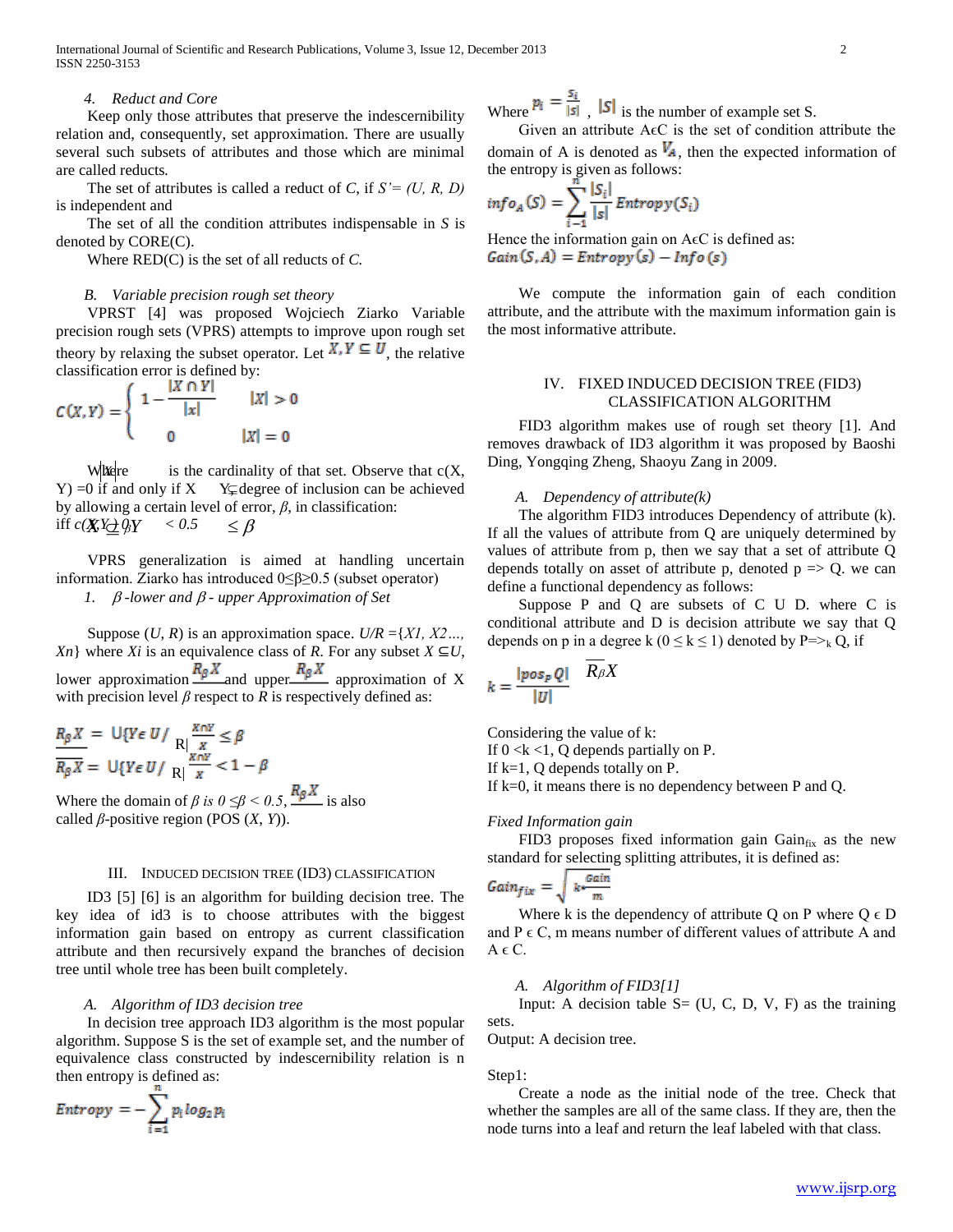#### Step2:

For each attribute A in C, we begin to calculate  $k = \frac{|\text{pos}_A(p)|}{\text{len}}$  $|U|$ 

and then we can calculate all the values of k to A.

#### Step3:

For each attribute C<sub>i</sub> in C' where C'={X(x $\epsilon$ C) $\land$ (k<sub>x</sub> $\neq$ 0)}, calculate its gain $_{fix}$ , choose the attribute  $c_i$  so that the samples are partitioned accordingly.

#### Step4:

Attribute that has maximum gain $_{fix}$  choose it as root attribute and grow the branches according to the different values of attribute c<sup>i</sup> so that the samples are partitioned accordingly.

#### Step5:

 If it reaches a node where all the samples belong to the same class, turn it into a leaf and label it with that class.

# Step6:

 Otherwise we continue to construct the decision tree recursively for the samples at each partition. Once an attribute has occurred at a node, it needs not to be considered in any of the node's descendents.

# Step7:

 Partitioning the samples repeatedly from top to down until one of the conditions below is satisfied.

- $\triangleright$  All samples for a given node belong to the same class, return a leaf labled with that class.
- $\triangleright$  If there are no more there are no more samples to be classified, we can create a leaf belong to the same class, return a leaf labeled with that class.
- $\triangleright$  If it reaches the node where all the attributes have been chosen in the path from root to current node, return a leaf node labeled with the most common class.

## V. VPRSFID3 CLASSIFICATION

 This algorithm [5] [8] uses the concept of variable precision rough set theory. It removes drawback of FID3. This algorithm is proposed by Rajkumar Sharma, Pranita Jain, Shailendra K.Shrivastava in 2012. It introduces subset operator β and provides relaxation to the inclusion of attribute and uses significance of attribute  $(\sigma)$ .

## *A. β-Dependency of attribute k<sup>β</sup>*

 The degree of dependency of condition attributes on decision attribute  $v_{\beta}(X, Y)$  is defined as:

$$
k_{\beta} = \gamma_{\beta}(X, Y) = \frac{|pos_{\beta}(X, Y)|}{|U|}
$$

 $\gamma_{\beta}(X, Y)$  implies the proportion that objects in the domain *U* can be correctly classified for a given value of  $\beta$ , and it evaluates the ability of classification to object.

#### *B. Significance of Attributes*

 The higher the change in dependency, the more significant the attribute is. If the significance is 0, then the attribute is dispensable without losing information .More formally, given *X, Y* and an attribute  $a \in X$ , the significance of attribute *a* upon *Y* is defined by:

$$
\sigma X(Y,a) = \gamma X(Y) - \{a\}(Y)
$$

Attributes that has sigma  $(\sigma)$  value zero will be discarded and attribute that has value greater then

zero will be taken for further classification.

# *C. Enhanced Information gain*

 VPRSFID3 proposes a new selection criterion to select attribute gain $_{\text{enh}}$ .

$$
gain_{enh}=\sqrt{k_{\beta}* \frac{gain_{enh}}{m}}
$$

*Algorithm VPRSFID3-*

The steps of algorithm are as follows:

Input: An information systems  $S=(U, C \cup D, V, f)$ , the training sets, the threshold parameter  $\beta$ , (0 \le  $\beta$  < 0.5) Output: A decision tree T.

#### Step1:

 Create a node as the initial node of the tree. Judge that whether the samples are all of the same class. If they are, then turns the node into a leaf and return the leaf labelled with that class.

# Step2:

For each attribute in  $C_i$ , calculate Gain<sub>enh</sub>, choose the attribute Ai with the maximum value of Gain<sub>enh</sub> as the root node. where  $C_i$  is the set of  $\beta$ - reducts.

#### Step3:

Construct the branches according to different values of attribute  $C_i$  so that the samples are partitioned accordingly.

## Step 4:

```
If
```
 It reaches a node where all the samples belong to the same class, turn it into a leaf and label it with that class.

# Else

Continue to construct the decision tree recursively for the samples at each partition. Once an attribute has fixed to a node, it needs not to be considered in any of the node's descendents.

#### Step 5:

 Partitioning the samples repeatedly from top to down until one of the conditions below is satisfied.

$$
\qquad \qquad \succ \quad k_{\beta} \leq \beta
$$